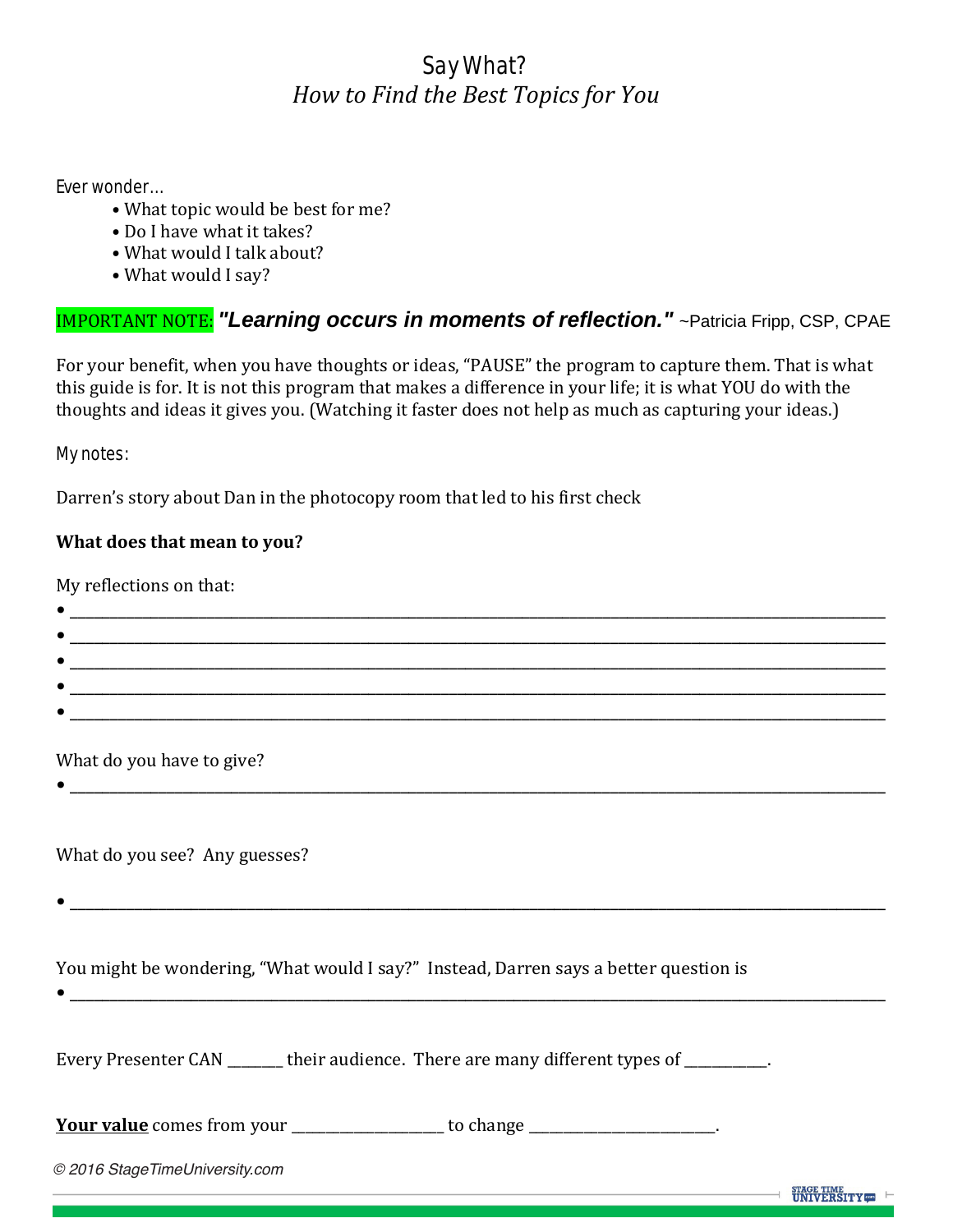| The point of the Camelback Mountain story and the "hand rail" is                                                                                          |  |  |
|-----------------------------------------------------------------------------------------------------------------------------------------------------------|--|--|
| Darren's handrails were                                                                                                                                   |  |  |
| <u>_________________</u> and __________________                                                                                                           |  |  |
| After he looked at the first version of Darren's speech, World Champion Speaker Mark Brown told him,                                                      |  |  |
| Darren wrote the best speech he could write from _______________________.                                                                                 |  |  |
| The <b>true value</b> of a presentation is ___________________________.                                                                                   |  |  |
| Dawn Nocera says that an "aha" is the<br><u> 2000 - Jan James James Barnett, amerikansk politik (d. 1982)</u>                                             |  |  |
| Who inspires you?                                                                                                                                         |  |  |
|                                                                                                                                                           |  |  |
| Glenna Salsbury, CSP, CPAE, says,<br><u> 1989 - Jan James James James James James James James James James James James James James James James James J</u> |  |  |
| "<br>"PAUSE" and reflect on this question. Darren will help you find your value coming up. First, challenge                                               |  |  |
| yourself and see if you can come up with some ideas before he shows you where your value lies.<br>Why should anyone listen to you?                        |  |  |

 $\bullet \underbrace{\hspace{2.5cm}}_{\textcolor{blue}{\textbf{1.5}}\textcolor{blue}{\textbf{2.5}}\textcolor{blue}{\textbf{2.5}}\textcolor{blue}{\textbf{3.5}}\textcolor{blue}{\textbf{4.5}}\textcolor{blue}{\textbf{5.5}}\textcolor{blue}{\textbf{6.5}}\textcolor{blue}{\textbf{7.5}}\textcolor{blue}{\textbf{8.5}}\textcolor{blue}{\textbf{9.5}}\textcolor{blue}{\textbf{1.5}}\textcolor{blue}{\textbf{1.5}}\textcolor{blue}{\textbf{1.5}}\textcolor{blue}{\textbf{1.5}}\textcolor{blue}{\textbf$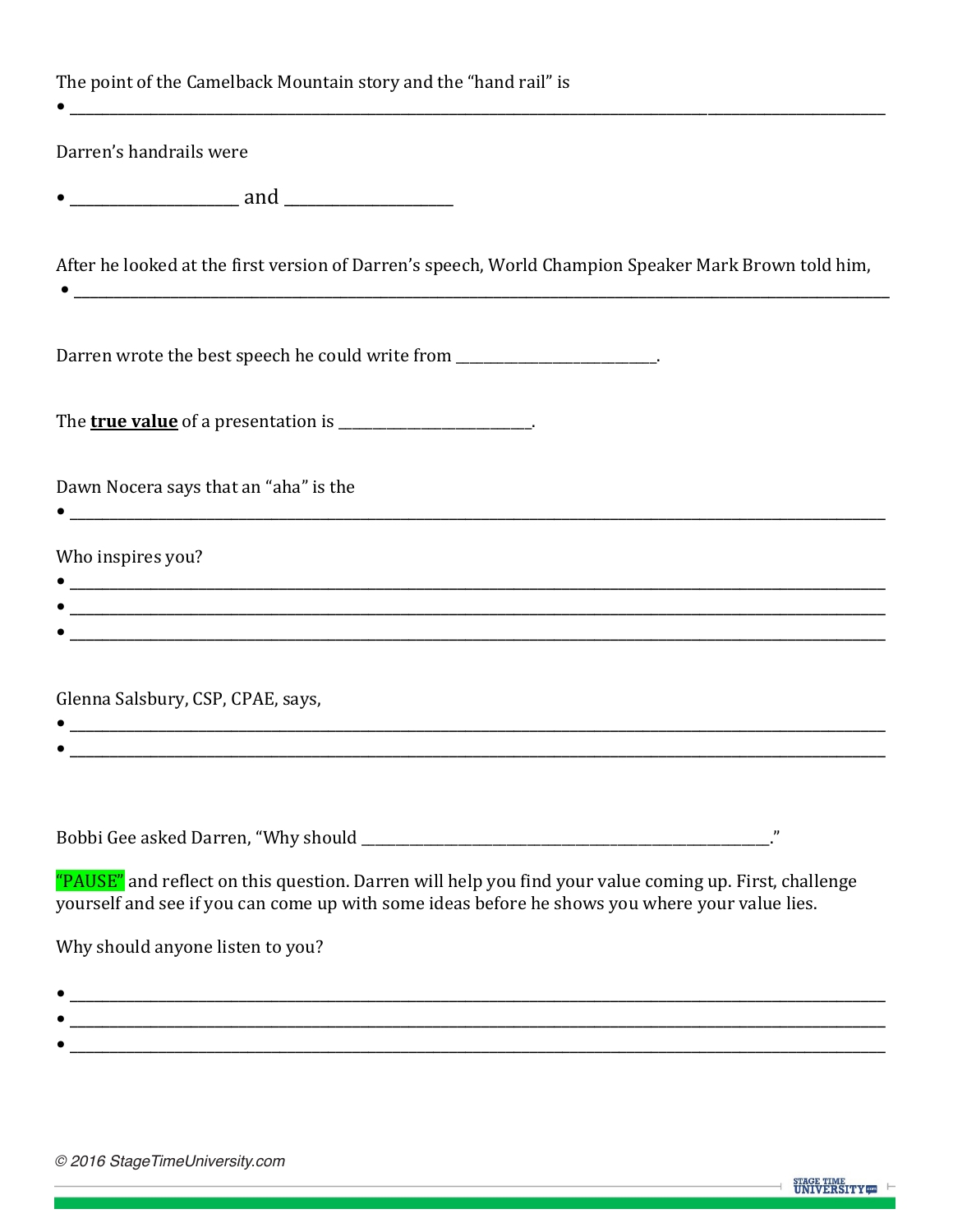Alan Weiss, Ph.D., has three questions:

| #1) |  |
|-----|--|
| #2) |  |
| #3) |  |

The most important part of a presentation is

 $\bullet$ 

What adversities have you overcome? (Business, work, family, etc.) (List as many as possible, no matter how big or small. Do not edit; just capture as many as possible.)

| $\bullet$ |                                       |  |  |  |
|-----------|---------------------------------------|--|--|--|
| $\bullet$ |                                       |  |  |  |
| $\bullet$ |                                       |  |  |  |
|           |                                       |  |  |  |
| $\bullet$ |                                       |  |  |  |
|           |                                       |  |  |  |
|           |                                       |  |  |  |
|           |                                       |  |  |  |
| $\bullet$ |                                       |  |  |  |
|           | $\bullet$ and $\bullet$               |  |  |  |
|           | $\bullet$ and $\bullet$ and $\bullet$ |  |  |  |
| $\bullet$ | $\mathcal{L} = \mathcal{L}$           |  |  |  |
| $\bullet$ |                                       |  |  |  |
|           |                                       |  |  |  |
|           |                                       |  |  |  |
|           |                                       |  |  |  |
|           |                                       |  |  |  |
|           |                                       |  |  |  |
|           |                                       |  |  |  |
|           |                                       |  |  |  |

 $\bullet$  and the contract of the contract of the contract of the contract of the contract of the contract of the contract of the contract of the contract of the contract of the contract of the contract of the contract of the

My uniqueness comes from

YOUR HOMEWORK: IF you are serious,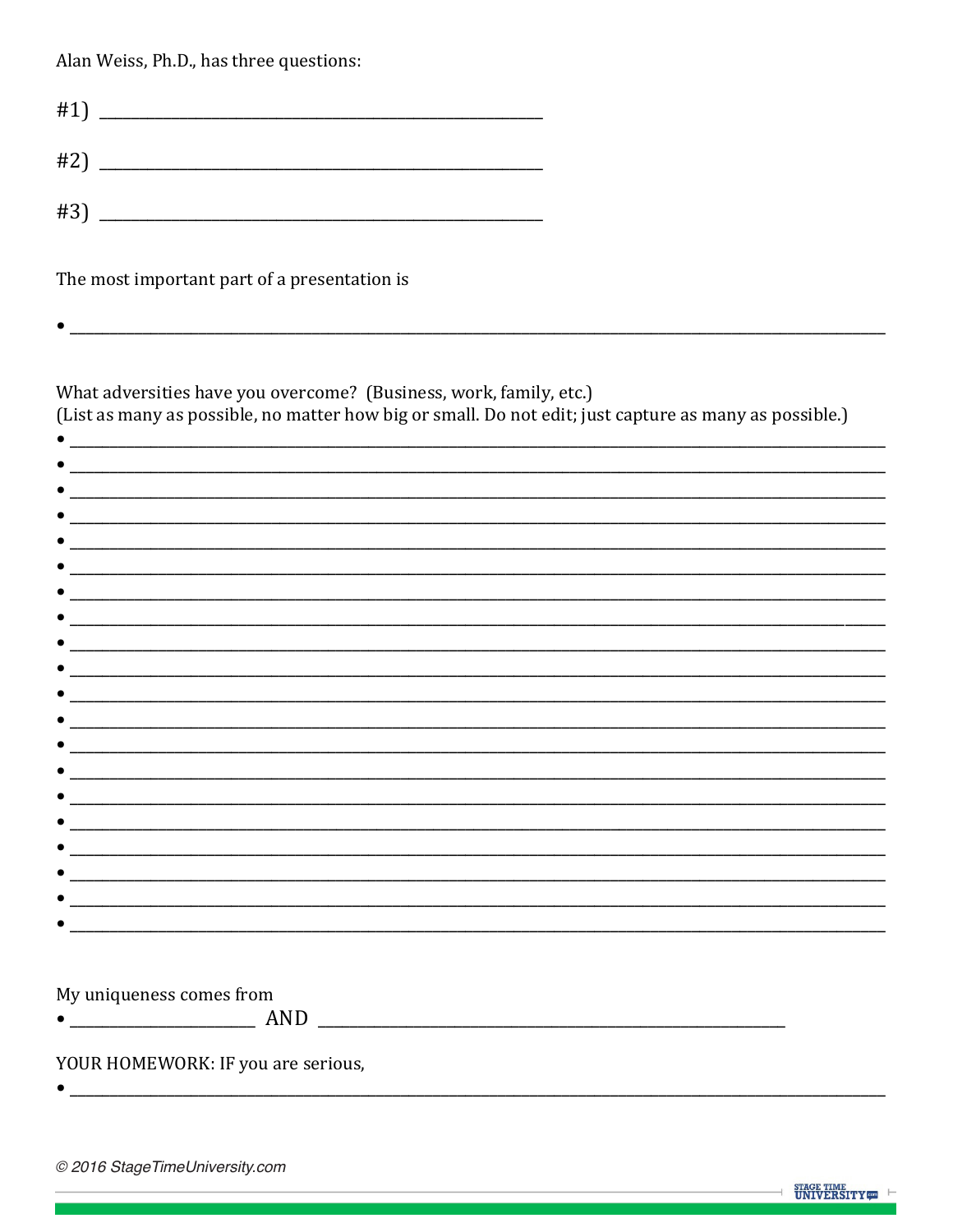What is your business experience? (List any and all from your first job) Example: Bank manager for 5 years at Big Bank.com Example: Owned and operated a book store for 7 years

| $\bullet$ $\_\_$                                                                                                                                                                                                                     |  |  |
|--------------------------------------------------------------------------------------------------------------------------------------------------------------------------------------------------------------------------------------|--|--|
|                                                                                                                                                                                                                                      |  |  |
|                                                                                                                                                                                                                                      |  |  |
|                                                                                                                                                                                                                                      |  |  |
|                                                                                                                                                                                                                                      |  |  |
|                                                                                                                                                                                                                                      |  |  |
|                                                                                                                                                                                                                                      |  |  |
| <u>and a strong part of the strong part of the strong part of the strong part of the strong part of the strong part of the strong part of the strong part of the strong part of the strong part of the strong part of the strong</u> |  |  |
|                                                                                                                                                                                                                                      |  |  |
|                                                                                                                                                                                                                                      |  |  |
| $\bullet$ $\qquad$                                                                                                                                                                                                                   |  |  |
|                                                                                                                                                                                                                                      |  |  |
|                                                                                                                                                                                                                                      |  |  |
|                                                                                                                                                                                                                                      |  |  |
|                                                                                                                                                                                                                                      |  |  |
|                                                                                                                                                                                                                                      |  |  |
|                                                                                                                                                                                                                                      |  |  |
| $\bullet$ and $\bullet$ and $\bullet$                                                                                                                                                                                                |  |  |
|                                                                                                                                                                                                                                      |  |  |
|                                                                                                                                                                                                                                      |  |  |
| $\bullet$ and $\bullet$                                                                                                                                                                                                              |  |  |
|                                                                                                                                                                                                                                      |  |  |
|                                                                                                                                                                                                                                      |  |  |
|                                                                                                                                                                                                                                      |  |  |
| $\bullet$ and $\bullet$                                                                                                                                                                                                              |  |  |
|                                                                                                                                                                                                                                      |  |  |
|                                                                                                                                                                                                                                      |  |  |
|                                                                                                                                                                                                                                      |  |  |
|                                                                                                                                                                                                                                      |  |  |
|                                                                                                                                                                                                                                      |  |  |

What are your major achievements? (List any and all.) Think business, personal, family, trophies, credentials, hobbies, etc.

| <u> 1989 - Johann Stein, mars and de Britain and de Britain and de Britain and de Britain and de Britain and de B</u>                                                                                                              |  |
|------------------------------------------------------------------------------------------------------------------------------------------------------------------------------------------------------------------------------------|--|
|                                                                                                                                                                                                                                    |  |
|                                                                                                                                                                                                                                    |  |
|                                                                                                                                                                                                                                    |  |
|                                                                                                                                                                                                                                    |  |
| $\bullet$ . The contract of the contract of the contract of the contract of the contract of the contract of the contract of the contract of the contract of the contract of the contract of the contract of the contract of the co |  |
|                                                                                                                                                                                                                                    |  |
|                                                                                                                                                                                                                                    |  |
|                                                                                                                                                                                                                                    |  |
|                                                                                                                                                                                                                                    |  |
|                                                                                                                                                                                                                                    |  |
|                                                                                                                                                                                                                                    |  |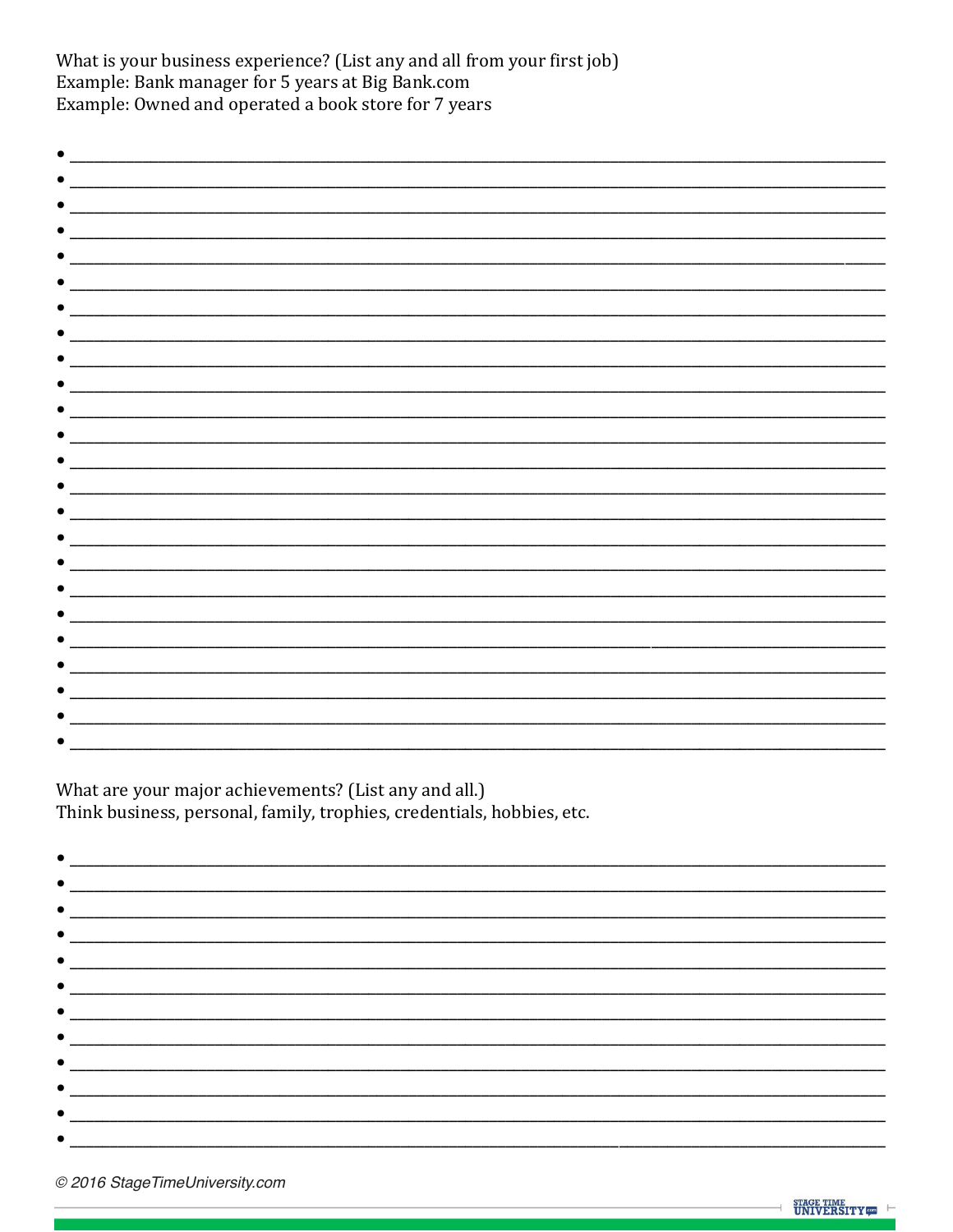| What mistakes could you help people _________________________________? What good<br>could you help people create? |  |
|-------------------------------------------------------------------------------------------------------------------|--|
| What are your serious hobbies? (List any and all.)                                                                |  |
|                                                                                                                   |  |
| <u> 1989 - John Stone, Amerikaansk politiker (* 1958)</u>                                                         |  |
|                                                                                                                   |  |
|                                                                                                                   |  |
|                                                                                                                   |  |
|                                                                                                                   |  |
|                                                                                                                   |  |
|                                                                                                                   |  |
|                                                                                                                   |  |
|                                                                                                                   |  |
|                                                                                                                   |  |
|                                                                                                                   |  |
| You can not only talk to Associations related to your hobbies, but you can also                                   |  |
|                                                                                                                   |  |
| Start with your _____________________, and focus on your _______________________________.                         |  |
|                                                                                                                   |  |
| You must package your ________________________, and you'll ______________!                                        |  |
| What does Ricky's story about finding Darren's videos on YouTube mean to you?                                     |  |
| My reflections on that story:                                                                                     |  |
|                                                                                                                   |  |
|                                                                                                                   |  |
|                                                                                                                   |  |
|                                                                                                                   |  |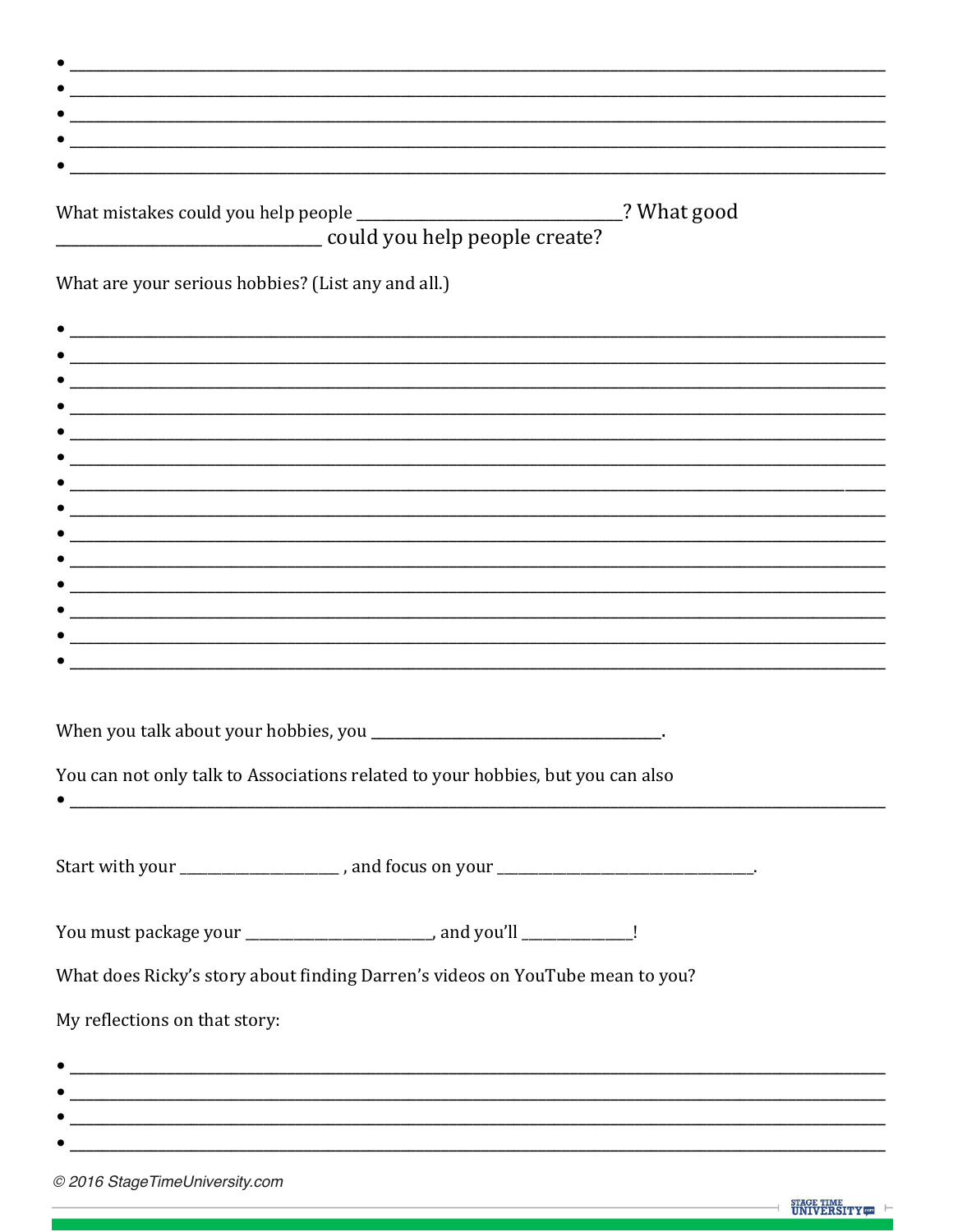| ________<br>____              |
|-------------------------------|
| ______<br>___________<br>____ |
|                               |
|                               |

The biggest problem Darren sees in the emerging speaker world:

Dan Kennedy said, "In the land of the blind, the

If you want to wow, and you are serious, resolve to \_\_\_\_\_\_\_\_\_\_\_\_\_\_\_\_\_\_\_\_.

If you \_\_\_\_\_\_\_\_ through it, you will \_\_\_\_\_\_\_\_\_\_ through it.

You presentation is like a bagless vacuum. 5127 was the number of

The Steven Tyler story, reflecting on judging on American Idol

 $\bullet$  and the contract of the contract of the contract of the contract of the contract of the contract of the contract of the contract of the contract of the contract of the contract of the contract of the contract of the

My reflections on that story, and what it means to me:

| $\bullet$ |  |
|-----------|--|
| $\bullet$ |  |
| $\bullet$ |  |
| $\bullet$ |  |
| $\bullet$ |  |
|           |  |

The parable of "The Three Talents"

My reflections on that story, and what it means to me:

Maureen said that what we do as speakers is put the dots close together so people can connect them. "What you do, Darren, is you put the dots\_\_\_\_\_\_\_\_\_\_\_\_\_\_\_\_\_\_\_\_\_\_\_\_\_\_\_\_\_."